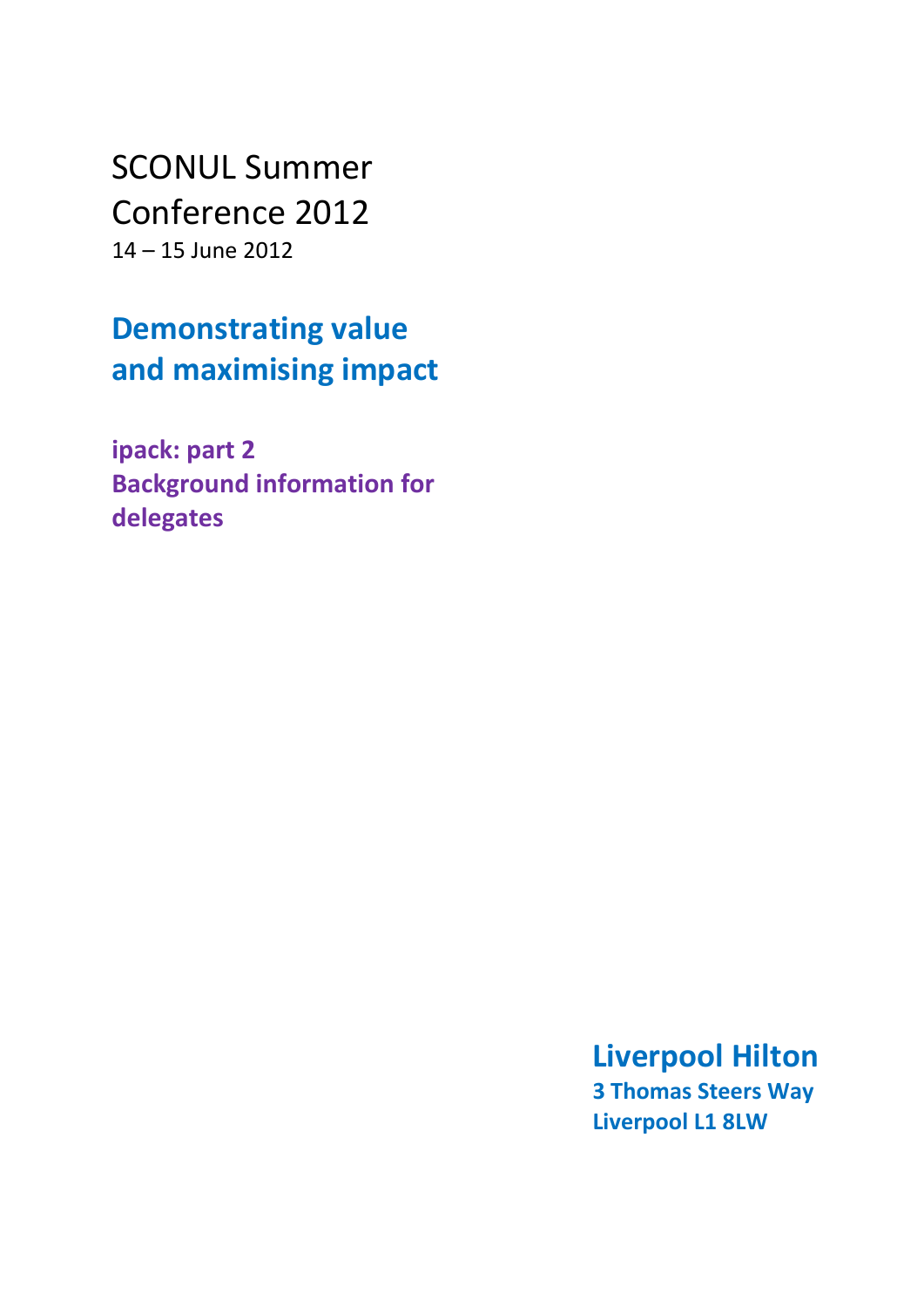# Contents

| Guide to the fringe and list of exhibitors | Page 3  |
|--------------------------------------------|---------|
| The conference dinner                      | Page 6  |
| Using wifi at the conference hotel         | Page 7  |
| Liverpool fact file                        | Page 8  |
| Map                                        | Page 12 |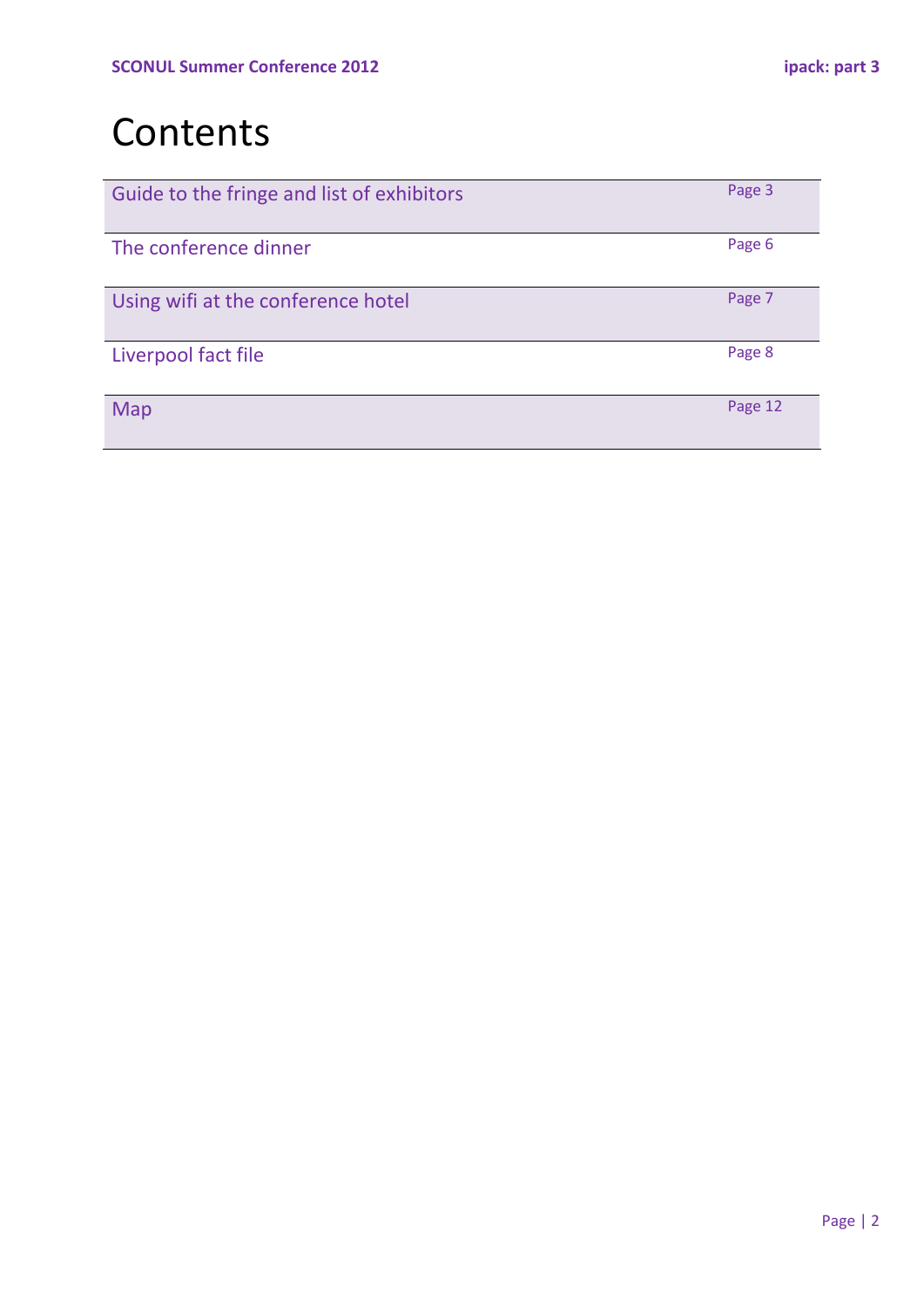# **Guide to the SCONUL Fringe and List of Exhibitors**

- At this year's conference, in addition to the formal conference sessions, we have a series of events and discussions kindly put on by SCONUL partners, members and sponsors.
- They are being held during the conference breaks lunchtime and the tea break on Thursday, and on Friday at breakfast time.
- These are free for any conference delegates to attend and contribute to and will have a more relaxed, informal tone than the main conference events.
- The events are being held in the seminar rooms, in the Grace Suite Lobby and on the sofas in the conference break-out area.
- Why not come along, enjoy a complimentary muffin with 3i, cookies with UKRR or bring your buffet lunch to hear about Discovery or developments on the SCONUL website.

| <b>Topic</b>                                        | When?                            | What's it all about                                                                                                                                                                                                          | Where's it<br>happening                                 |                   |
|-----------------------------------------------------|----------------------------------|------------------------------------------------------------------------------------------------------------------------------------------------------------------------------------------------------------------------------|---------------------------------------------------------|-------------------|
| <b>The</b><br>Knowledge                             | Thursday<br>conference<br>breaks | <b>Local Liverpool Librarians in</b><br>residence<br>Come and ask for advice on the<br>all the delights that Liverpool has<br>to offer                                                                                       | Grace Suite<br>Lobby                                    | 00 city counci    |
| <b>Update on</b><br>the<br><b>SCONUL</b><br>website | Thursday<br>conference<br>breaks | <b>Working as one: Bringing</b><br>together SCONUL's websites<br>Chat to Simon Pearson, project<br>manager for the redevelopment<br>of the SCONUL website and help<br>shape the design by giving us<br>your thoughts online. | <b>Grace Suite</b><br>Lobby                             |                   |
| <b>The UKRR</b><br><b>Space</b>                     | Thursday<br>conference<br>breaks | <b>Managing the transition from</b><br>print to E?<br>Come to the UKRR Space to find<br>out more about what we do at<br>UKRR, with Daryl Yang and Dan<br>Crane.                                                              | Conference<br>breakout<br>area. Sofa<br>and<br>cookies. | Research<br>Reser |

• The style is informal, so feel free to dip in and out, ask questions and chat.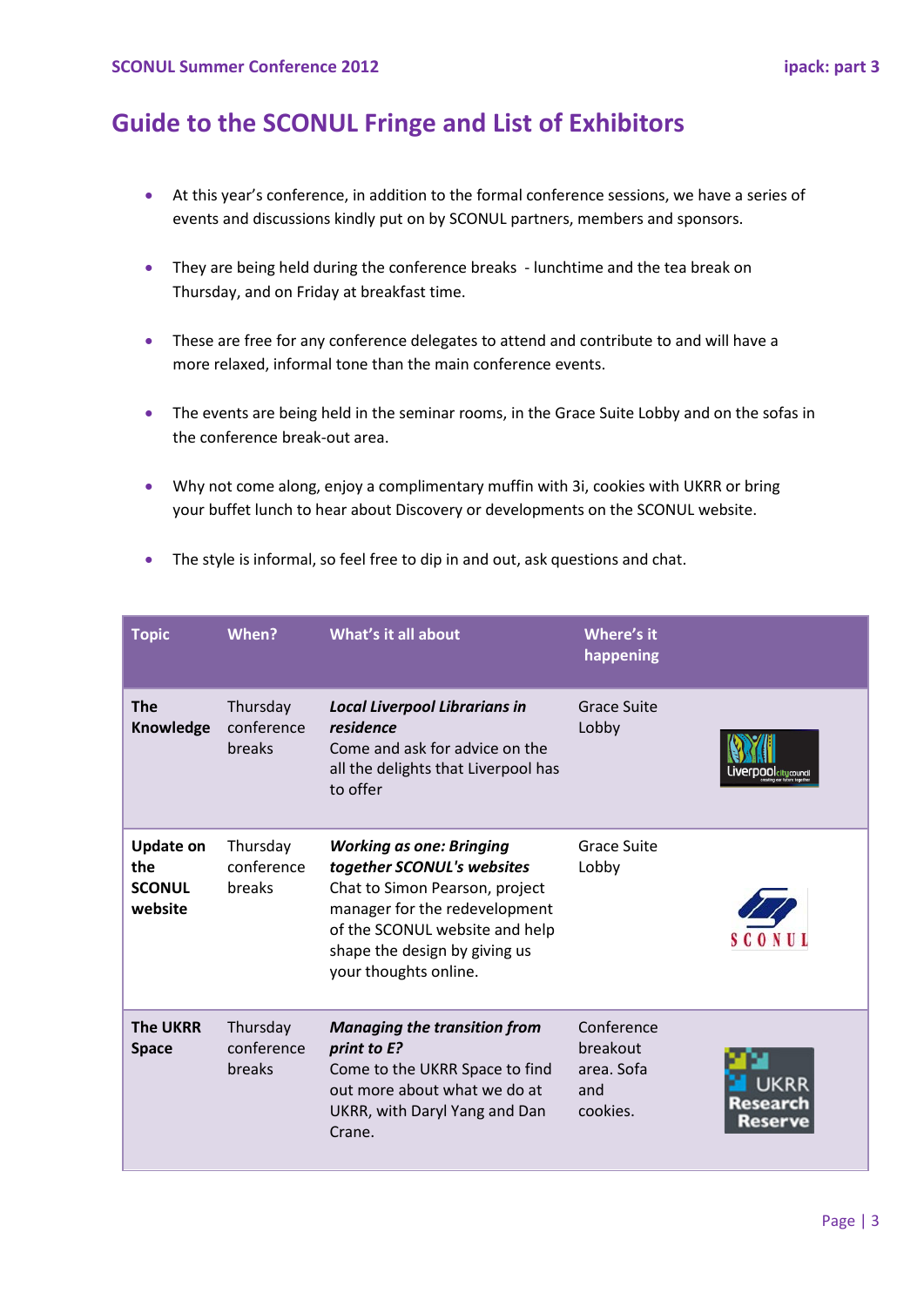## **SCONUL Summer Conference 2012 ipack: part 3**

| <b>Hot trends</b><br>in Libraries              | Thursday<br>conference<br>breaks | Fill in the card in your conference<br>pack and tell us about the<br>emerging trends in academic<br>libraries.<br>With SCONUL's working Group on<br>Performance and Quality                                                                | Conference<br>breakout<br>area |                                                  |
|------------------------------------------------|----------------------------------|--------------------------------------------------------------------------------------------------------------------------------------------------------------------------------------------------------------------------------------------|--------------------------------|--------------------------------------------------|
| <b>Discovery</b><br>with David<br>Kay          | Thursday<br>$12.30 -$<br>13.30   | <b>Making resources more</b><br>$discoverable - is there$ a<br>business imperative?<br>Reflections from the recent<br>library managers' workshops run<br>by SCONUL and JISC<br>Presented by David Kay of Sero<br>Consulting                | Seminar<br>room 3              | <b>discovery</b> A metadata ecology for          |
| Ann<br>Cummings,<br><b>Brunel</b>              | Thursday<br>12.30-<br>13.30      | 24 hour opening on a shoestring<br>Discussion forum led by Ann<br><b>Cummings, Library Services</b><br>Director, Brunel University on<br>delivering low cost 24 hour<br>service provision, including by<br>students for students           | Seminar<br>room 5              | <b>Brun</b><br><b>UNIVERSI</b><br>D.<br>ON<br>ON |
| <b>Poster</b><br>session<br>with<br>SirsiDynix | Thursday<br>13.00-<br>13.20      | <b>Revolution versus evolution in</b><br>library systems<br>An irreverent look at the<br>characteristics of next generation<br>library management systems, by<br>Andy Panayiotou, Product<br>Specialist for SirsiDynix, EMEA               | Seminar<br>room 4              | SirsiDynix®                                      |
| <b>JISC</b><br><b>Collections</b>              | Thursday<br>$15.45 -$<br>16.30   | <b>Update on JISC Banding and</b><br>Knowledge Base +<br>Lorraine Estelle and Liam Earney<br>will be providing an update on<br>proposed changes to the JISC<br>banding scheme, and progress<br>with the Knowledge Base+ shared<br>service. | Seminar<br>room 4              | sa a<br><b>JISC</b> collections                  |
| <b>Ex-Libris</b>                               | Thursday<br>$15.45 -$<br>16.30   | Global yet Local: in discovery and<br>management<br>Using Ex Libris' global tools & data<br>to reduce effort, highlight local<br>assets, and integrate the Library<br>into the student experience.                                         | Seminar<br>room 5              | <b>ExLibris</b><br>The bridge to knowledge       |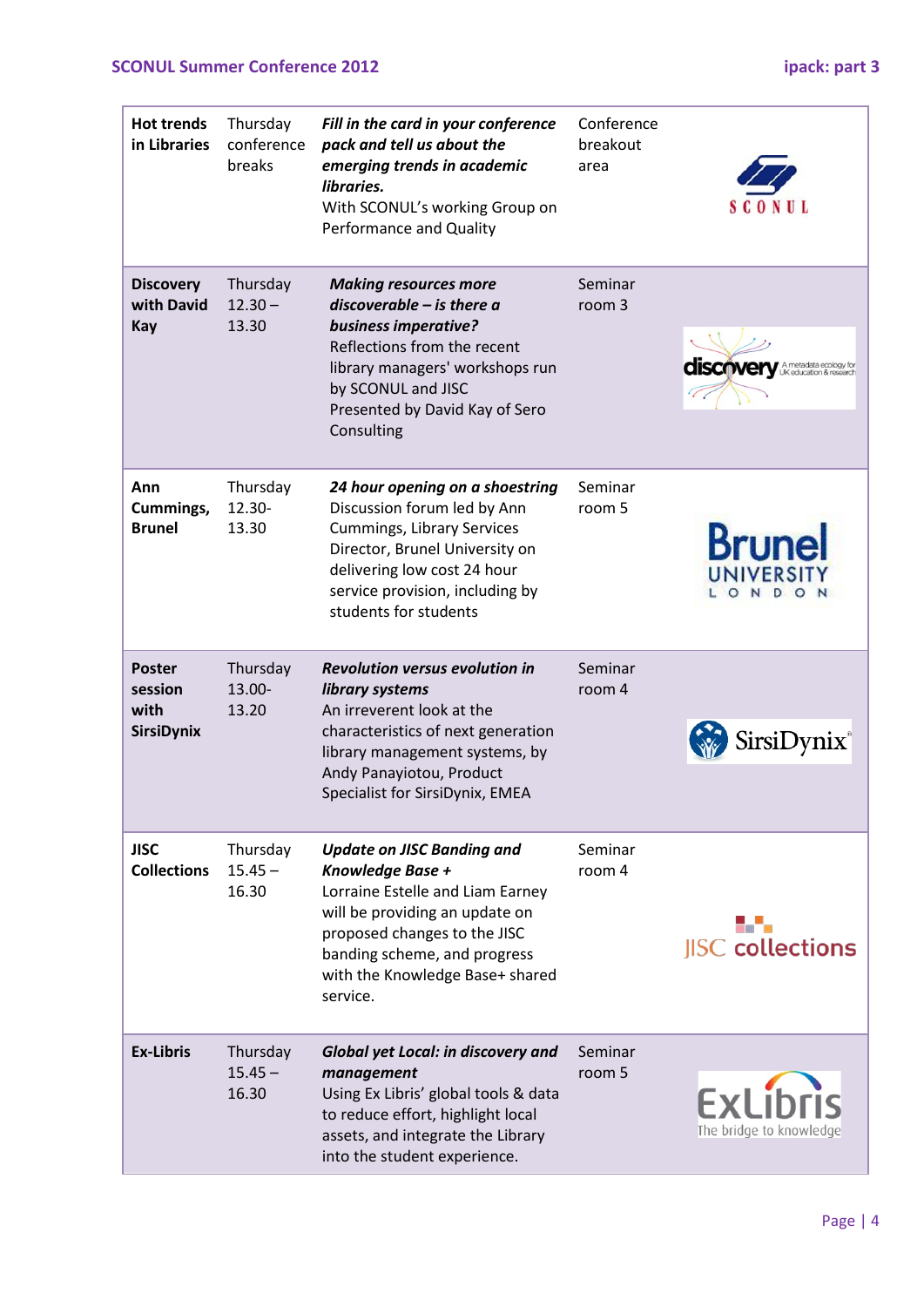H

| <b>Innovative</b><br><b>Interfaces</b>                                                                             | Friday<br>$08.45 -$<br>09.45 | <b>Shared Services - Making it</b><br>Happen<br>A short presentation and<br>discussion of projects in the UK<br>that show Shared Services in<br>action.                                             | Seminar<br>room 3<br>with tea,<br>coffee,<br>pastries<br>and<br>muffins. | Innovative<br>interfaces              |
|--------------------------------------------------------------------------------------------------------------------|------------------------------|-----------------------------------------------------------------------------------------------------------------------------------------------------------------------------------------------------|--------------------------------------------------------------------------|---------------------------------------|
| <b>Professor</b><br><b>Sheila</b><br><b>Corrall on</b><br>the<br><b>Mission of</b><br>Academic<br><b>Libraries</b> | Friday<br>$08.45 -$<br>09.45 | <b>Workshop on Continuity and</b><br><b>Change in the Mission of</b><br><b>Academic and Research Libraries</b><br>with Professor Sheila Corrall,<br>Information School, University of<br>Sheffield. | Seminar<br>room 4                                                        | The<br>University<br>Оf<br>Sheffield. |

And in the Grace Foyer we have information from our exhibitors, who are:

| anybook.biz              | <b>CAPITA</b>                           | <b>DEMCO</b><br><b>INTERIORS'</b> | <b>ExLibris</b><br>The bridge to knowledge |
|--------------------------|-----------------------------------------|-----------------------------------|--------------------------------------------|
| Innovative<br>interfaces | <b>OPUSFLOW</b><br>A different approach | SirsiDynix®                       | <b>SWETS</b>                               |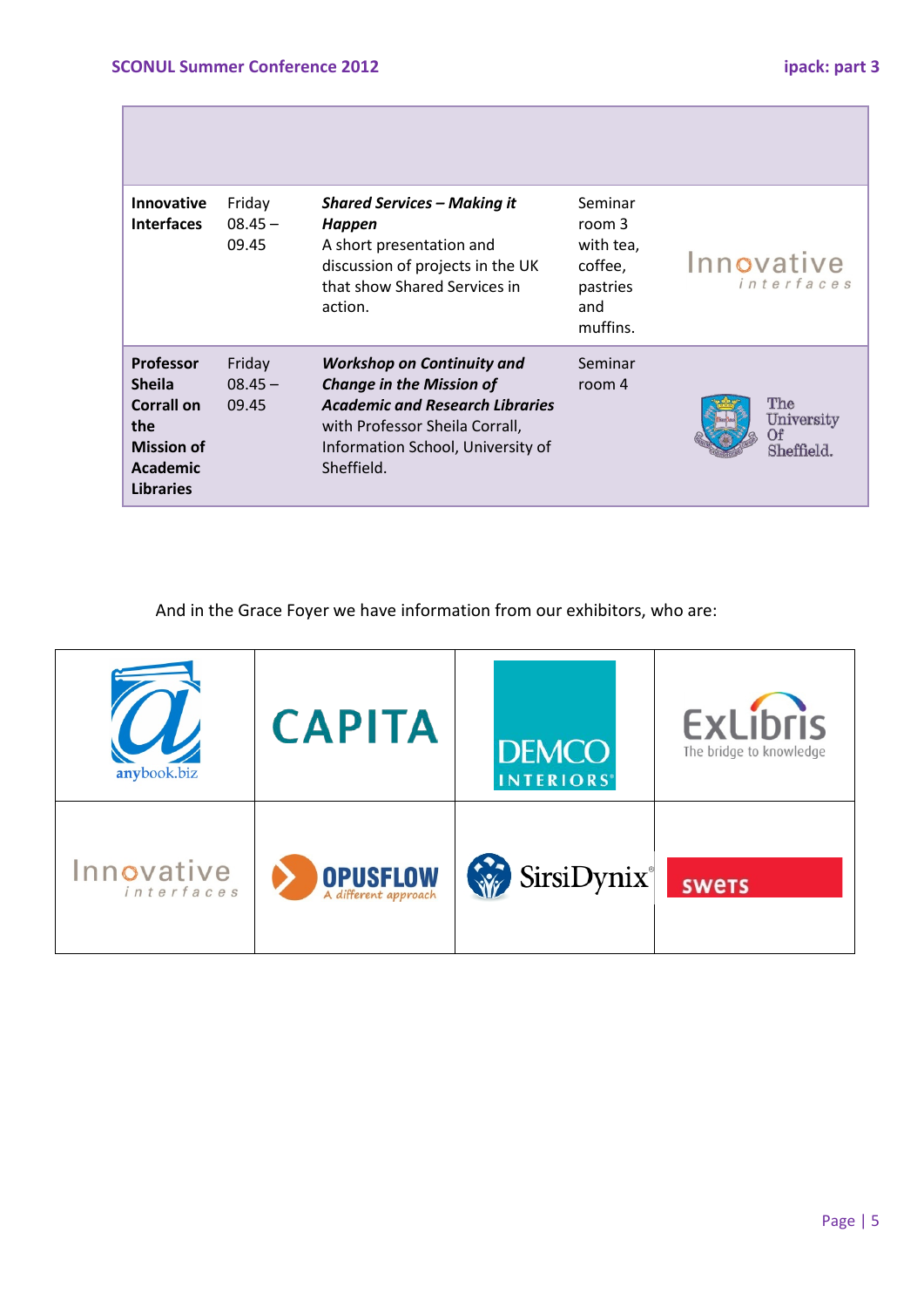# **Conference Dinner**

### Timetable

| 19.10 | Delegates to gather in reception                                   |
|-------|--------------------------------------------------------------------|
| 19.15 | Delegates to leave the hotel, led by the Liverpool representatives |
| 19.30 | Delegates to arrive at the Council Hall and to be served wine      |
| 19.55 | Delegates to move into the dining room                             |
| 20.00 | Dinner to be served                                                |
| 22.30 | Expected close                                                     |

### Conference Dinner Menu

| <b>Starters</b> | Goodnargh Chicken Liver Parfait<br>Shallot and Baby Plum Tomato Tart-Tatin for vegetarians               |
|-----------------|----------------------------------------------------------------------------------------------------------|
| <b>Mains</b>    | Confit Shoulder of Bowland Lamb<br>Parcel of sweet potato, cavlo nero and manouri cheese for vegetarians |
| <b>Dessert</b>  | Liverpool Tart<br>Fresh Fruit                                                                            |
| Wine            | House Wine                                                                                               |

# The Evening Entertainment

| $19.15 - 20.15$ | Ben Gordon<br>Pianist                             | Small Ballroom |
|-----------------|---------------------------------------------------|----------------|
| 20.00 - 22.30   | The Liverpool String Quartet<br>Led by Nick Byrne | Main Ballroom  |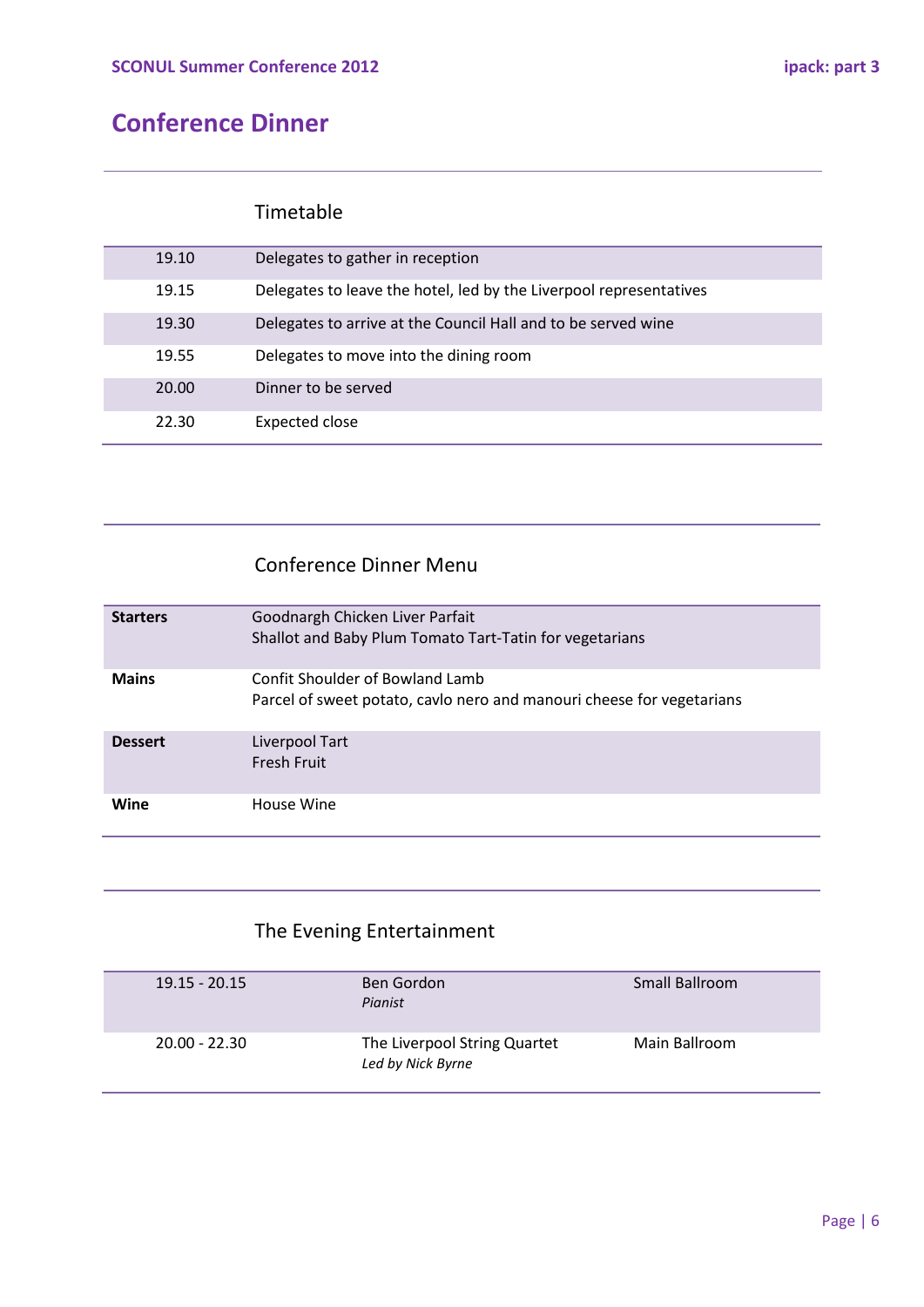# **Wifi information**

- We have negotiated free wifi in all areas of the hotel for SCONUL delegates.
- However, for reasons which defy explanation, you will need to adopt three different approaches to accessing the wifi, depending on **where you are within the hotel.**

| <b>Area</b>                                     | Instructions for logging on                                                                                                                        | <b>Troubleshooting tips</b>                                                                         |
|-------------------------------------------------|----------------------------------------------------------------------------------------------------------------------------------------------------|-----------------------------------------------------------------------------------------------------|
| On the first floor (in<br>the conference areas) | With your computer turned ON, set<br>your wireless adapter SSID to<br>"ibahn_conferencing".                                                        | Turn the "Encryption Type" for<br>the WEP key to: Disabled                                          |
|                                                 | Then open a web browser.                                                                                                                           | Set WLAN "type" or "mode"<br>to: Infrastructure or 802.11b                                          |
|                                                 | Type ibahn in the address bar and<br>press Enter.                                                                                                  | DHCP for your wireless<br>adapter should be: ON                                                     |
|                                                 | Follow the on-screen instructions and<br>enter the Conference Code 07C689<br>when prompted.                                                        | Set the TCP/IP properties for<br>your wireless adapter to:<br>Obtain an IP address<br>automatically |
| On the ground floor                             | Wireless access on the ground floor is<br>free to everyone. However you will<br>need to ask reception for a the<br>network name and password.      |                                                                                                     |
| In your bedroom                                 | In your guest room log on to IBHAN<br>and choose the option 'charge to<br>room' (£15.00 per 24 hours).                                             |                                                                                                     |
|                                                 | NB: Internet charges are included in<br>your accommodation package<br>therefore you will not be required to<br>pay for these charges on departure. |                                                                                                     |
|                                                 | At the bottom the internet page there<br>will be a 'roaming code'                                                                                  |                                                                                                     |
|                                                 | Please take note of this as this will<br>allow you to log back onto Ibahn when<br>needed.                                                          |                                                                                                     |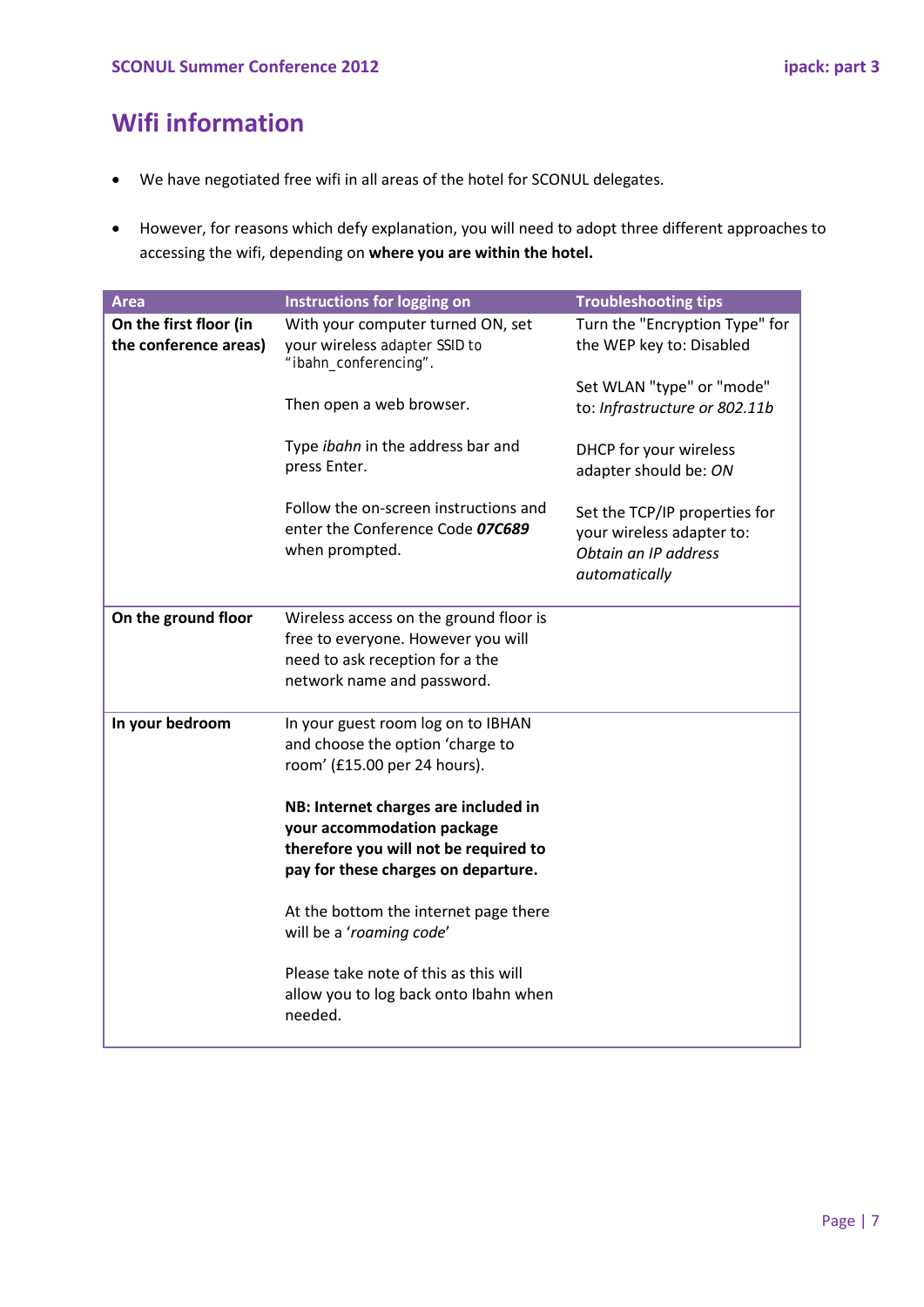# **Liverpool Fact File**

When you think of Liverpool, what images spring to mind – the Beatles, football, the Liver Building, City of Culture? Liverpool offers all of these and much more, as you will discover when you arrive for the SCONUL conference in June. The conference hotel, the Hilton, is based right in the centre of the recent regeneration sites, linking the historic Waterfront and Albert Dock to the new Liverpool One shopping district. Within walking distance you will find impressive architecture, world-class galleries and museums, international and local brands in the shops, busy cafes and restaurants and open city spaces where performances and events are held. The Visit Liverpool web site provides details of travel, accommodation and what's on:

#### **[http://www.visitliverpool.com/.](http://www.visitliverpool.com/)**

Liverpool welcomes visitors all year round for sports, music and cultural events and proudly celebrates the heritage of a great industrial port with a range of local attractions. Your three local contacts will be on hand during the conference to provide advice and directions.







*University of Liverpool Liverpool Hope University Liverpool John Moores University*

Here we select our top tips for delegates who will have a bit of time to spend in the city.

### **Museums in Liverpool**

There are two major museums at the Albert Dock, a five- minute stroll from the Hilton hotel. Both are open from 10am-5pm daily and entry is free.

Merseyside Maritime Museum for all things related to Liverpool's relationship with the sea. It is currently hosting a major temporary exhibition: Titanic and Liverpool, the untold story. **<http://www.liverpoolmuseums.org.uk/maritime/>**

The Museum of Liverpool opened in summer 2011 and it houses a fascinating collection of items relating to the history of Liverpool and the surrounding area. The building is in a UNESCO World Heritage site and the architecture has inspired almost as many column inches as the interior contents. Worthy of special mention are the galleries devoted to football, music and Liverpool's international connections. **<http://www.liverpoolmuseums.org.uk/mol/visit/galleries/>**

The Hardman's House is situated slightly further afield in Rodney Street, one of the lovely Georgian streets just north of Bold Street. This was the house of the renowned portrait photographer Edward Chambré Hardman and his wife Margaret. They lived and worked here for 40 years, keeping everything and changing nothingwell worth a visit. Entry is by timed ticket only, further details on the website. **<http://www.nationaltrust.org.uk/hardmans-house/>**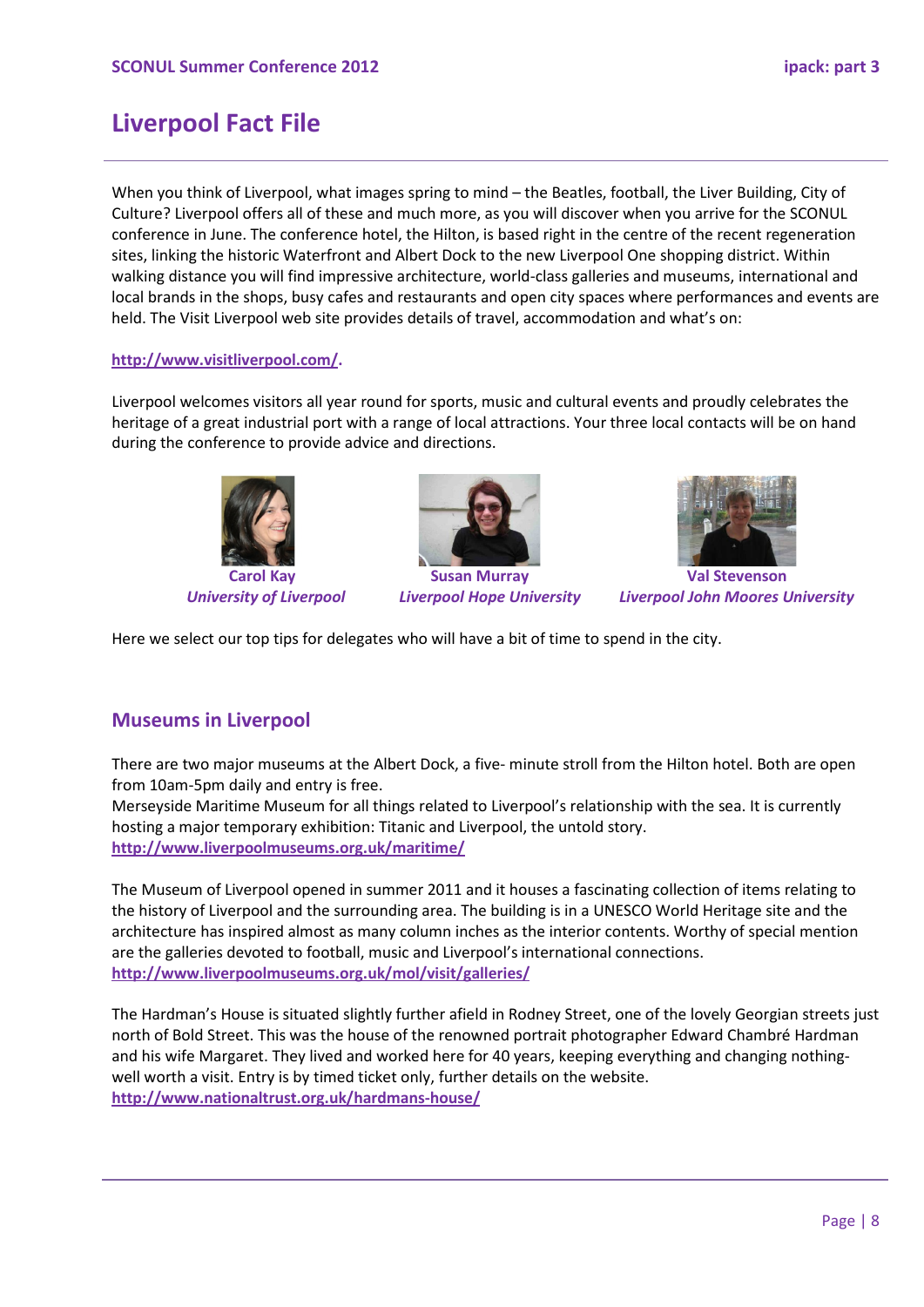### **The Arts in Liverpool**

Liverpool Philharmonic Society has 2 performances, on Friday 15<sup>th</sup> June Ensemble 10/10 at the Epstein Theatre have a performance entitled Race against Time which includes 2 world premieres. And on Saturday at the Philharmonic Hall at 4.30pm is the SuperSing! Event which brings together music lovers from across the region in a participatory event. You might spot a few familiar faces! **<http://www.liverpoolphil.com/>**

The Liverpool Empire next door to Lime Street station has a touring production, Avenue Q the puppet musical **<http://www.atgtickets.com/venue/Liverpool-Empire/174/>**

The Liverpool Everyman theatre is currently being redeveloped but its sister theatre, the Playhouse, has a production of The Norman Conquests by Alan Ayckbourn **[http://www.everymanplayhouse.com/show/The\\_Norman\\_Conquests/766.aspx](http://www.everymanplayhouse.com/show/The_Norman_Conquests/766.aspx)**

The Unity Theatre has local comedian Terry Titter in his Summer Camp **[http://www.unitytheatreliverpool.co.uk/whats-on/other-venues/unity-theatre/details/45](http://www.unitytheatreliverpool.co.uk/whats-on/other-venues/unity-theatre/details/45-terry_titter_summer.html) [terry\\_titter\\_summer.html](http://www.unitytheatreliverpool.co.uk/whats-on/other-venues/unity-theatre/details/45-terry_titter_summer.html)**

FACT (Foundation for Art and Creative Technology), Liverpool's art house cinema also has art galleries as well as a bar & café with free wifi access. **<http://www.fact.co.uk/about/>**

A large Odeon cinema is located in the Liverpool One Shopping complex **[http://www.odeon.co.uk/fanatic/film\\_times/s171/Liverpool\\_ONE/](http://www.odeon.co.uk/fanatic/film_times/s171/Liverpool_ONE/)**

The Walker Galley close to Lime Street & St Georges Hall has a varied collection including several Pre-Raphaelite works and there is also a special exhibition of Rolf Harris's work. **<http://www.liverpoolmuseums.org.uk/walker/>**

If you prefer Modern Art then the Tate is on the Waterfront with a lovely cafe and a book and gift shop. **<http://www.tate.org.uk/visit/tate-liverpool>**

The Bluecoat is the oldest Grade 1 listed building in Liverpool, now a contemporary arts centre with a restaurant and garden café. In June, the feature exhibition is Galapagos, showing film footage, drawings, photographs, sculptures and sound recordings by 12 artists who visited the Galapagos archipelago. **<http://www.thebluecoat.org.uk/>**

### **Liverpool history and culture**

The Yellow Duckmarine tour covers the main city centre sights in an authentic World War 2 amphibious vehicle. The hour-long tour with commentary runs from the Albert Dock. **<http://www.theyellowduckmarine.co.uk/>**

City Sightseeing offer open top bus tours from the Pier Head in front of the Liver Building. Hop off at any of the 14 stops along the route to visit famous locations like the Cavern Club on Matthew Street before rejoining the tour.

**<http://www.sightseeingtoursliverpool.co.uk/>**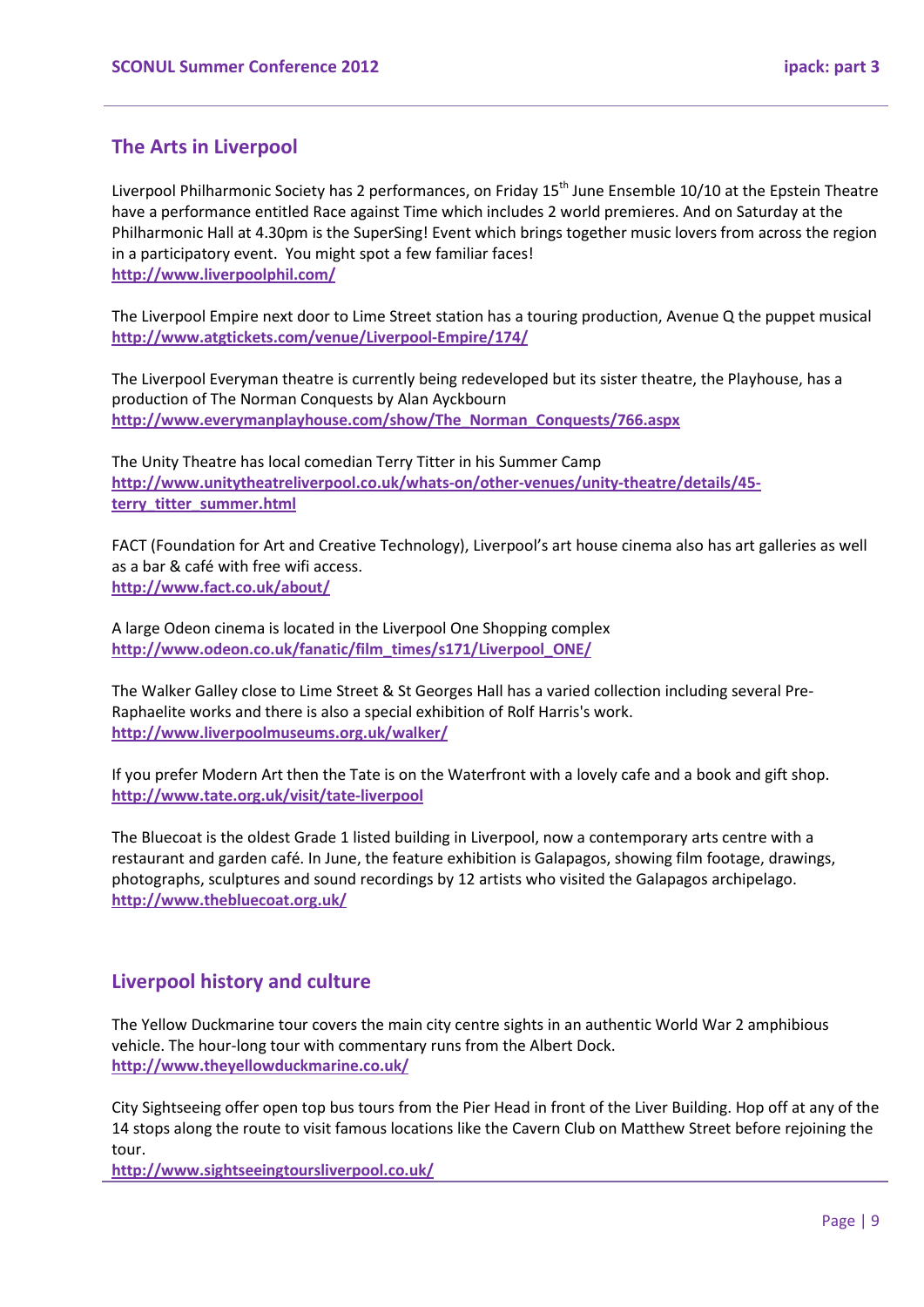The Beatles Story at the Albert Dock presents the history of the Fab Four through exhibitions and interactive displays.

**<http://www.albertdock.com/the-beatles-story/>**

The Beatles' Childhood Homes: the National Trust purchased the homes of John Lennon and Paul McCartney to preserve them and make them available to tour parties. Booking on the official minibus tour is essential as access direct at the houses is not permitted.

**<http://www.nationaltrust.org.uk/beatles/>**

The Magical Mystery Tour is a two-hour bus tour covering the areas of the city where the Beatles grew up and places from the songs such as Penny Lane and Strawberry Field. Twice a day from the Albert Dock. **<http://www.cavernclub.org/the-magical-mystery-tour/item/magical-mystery-tour>**

Both Liverpool and Everton football clubs run very informative tours with the opportunity to visit the dressing rooms, trophy rooms and pitches. Liverpool**: [http://www.anfieldtour.com](http://www.anfieldtour.com/)** Everton**: <http://www.evertonfc.com/club/stadium-tour.html>**

Booking is strongly recommended and tours do not run on match days.

#### **Local knowledge**

**We will be on hand to answer specific queries at the conference, but here are a few tips for your stay:**

#### **Arriving in the city**

Trains from the airport (Liverpool South Parkway) and national rail services arrive at Liverpool Lime Street. Taxis are available at the station or you can walk through the city to the Hilton by following signs for the Waterfront and Albert Dock. Note that one of the lower-level stations for local services, Liverpool Central, is closed for refurbishment during June.

#### **Taxis**

There are a number of licensed cab firms in the city. Mersey Cabs offer cash bookings (0151 298 2222) and credit card bookings (0151 298 1234).

#### **Wi-fi hot spots**

All the NML museums offer free wifi access in their cafes: the Maritime Museum, Museum of Liverpool, Walker Art Gallery and Liverpool World Museum. Other locations include cafes such as Leaf and the Italian Club in Bold Street and FACT cinema.

#### **NHS Walk-in Centre**

We sincerely hope you do not need any medical treatment during your stay, but there is a walk-in centre fairly close to Lime Street Station, signposted on the pedestrian signs.

*Liverpool City Centre NHS Walk-in Centre*  **52 Great Charlotte Street, L1 1HU Tel: 0151 285 3535 Open: Monday to Friday, 7am-10pm Saturdays, Sundays and Bank Holidays, 9am-10pm**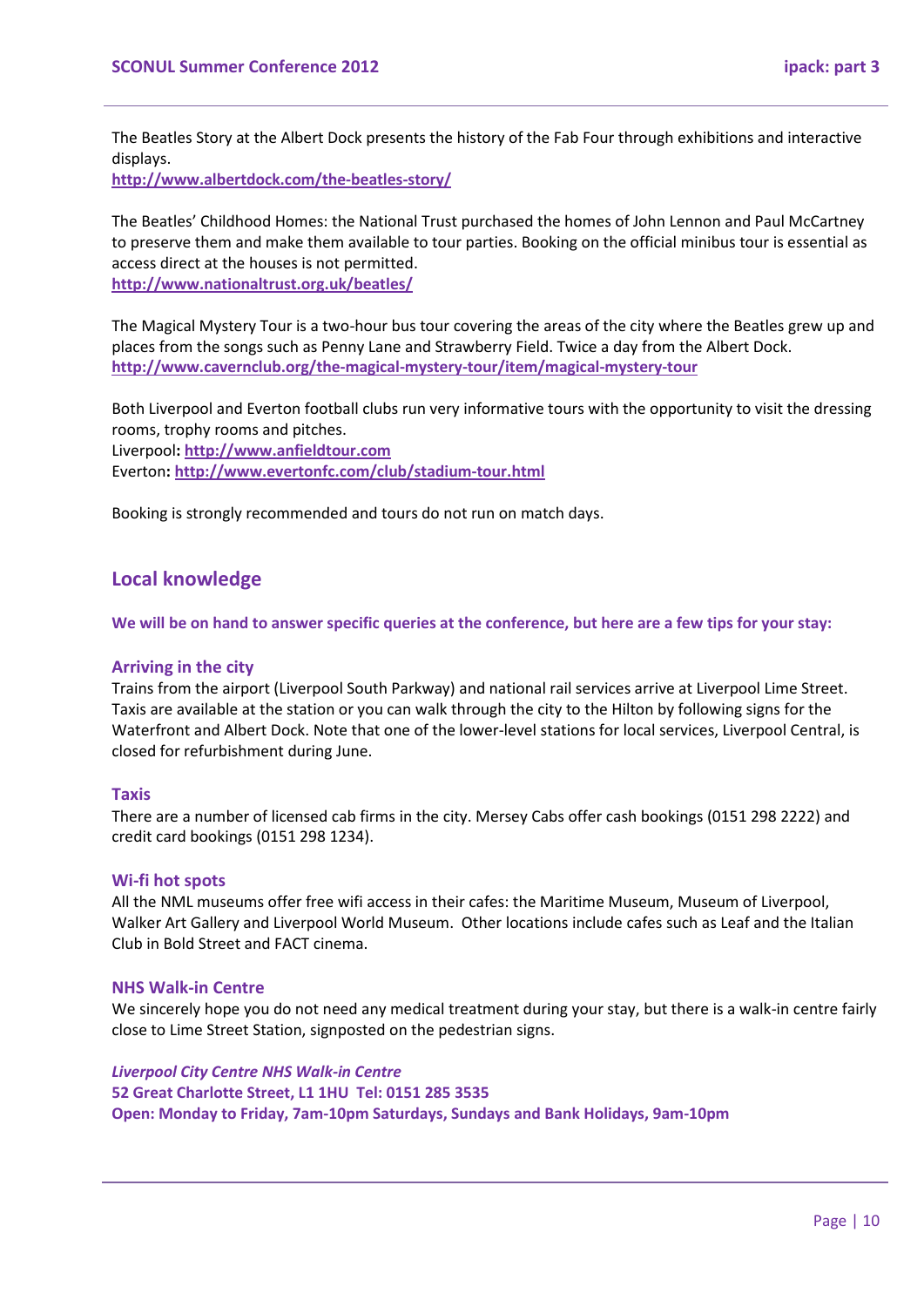#### **Top picks for things to do if you have more time:**

Have a drink or a bite to eat in the Panoramic Bar for great views, Philharmonic pub for great loos, or Alma de Cuba for great interior decoration. **<http://www.panoramicliverpool.com/> <http://www.alma-de-cuba.com/> <http://www.nicholsonspubs.co.uk/thephilharmonicdiningroomsliverpool/>**

Walk along Hope Street, visiting the two cathedrals - both have good cafes. **[http://en.wikipedia.org/wiki/Hope\\_Street,\\_Liverpool](http://en.wikipedia.org/wiki/Hope_Street,_Liverpool)**

Take a walk along Bold Street (some quirky independent shops here) to see St Luke's, the famous 'bombed out church' and China Town, grab a coffee in Bold Street Coffee or drop into Leaf for a reviving cup of tea. **<http://www.stlukeliverpool.co.uk/> <http://www.liverpoolchinatown.co.uk/>**

**<http://www.boldstreetcoffee.co.uk/>**

**<http://www.boldstreetcoffee.co.uk/>**

Take a trip to the Wirral peninsula on the local underground, Merseyrail. Trains run every 10 to 15 minutes throughout the day from Lime Street or James Street stations. To visit Port Sunlight with its interesting architecture, Art Gallery and Museum take the Chester or Ellesmere Port train. Alternatively, for West Kirby, with the option of walking to Hilbre Island to see the seals (tides permitting), take the West Kirby train.

**<http://www.merseyrail.org/> <http://www.deeestuary.co.uk/hilbre/plan.htm> <http://www.portsunlightvillage.com/> <http://www.visitwirral.com/>**